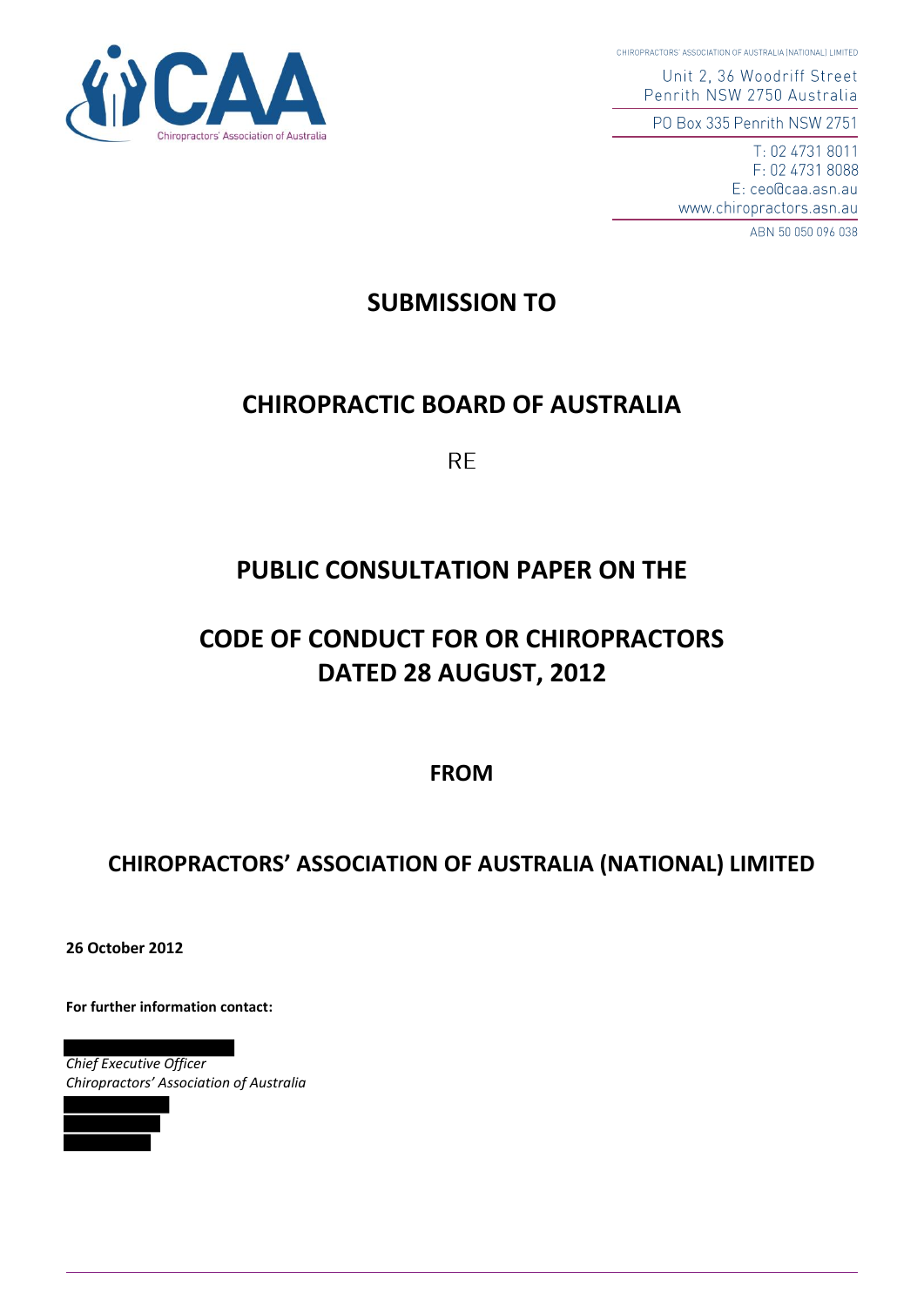The Chiropractors' Association of Australia (National) Ltd (CAA) is the peak body representing chiropractors in Australia.

CAA works at the national level to support chiropractors in practice. We build capacity in chiropractic practice, working at the local level towards a skilled, viable and effective chiropractic sector to improve the health and wellbeing of Australian communities.

The CAA, through its state and national branches, provides the organisational interface between government and other stakeholders and chiropractic practice.

CAA is pleased to contribute to the development of professional standards and thanks the Chiropractic Board of Australia for the opportunity to provide input into the public consultation document on the Code of Conduct for Chiropractors.

The following are the CAA's comments on the individual components of the Paper:

There are no changes required for the following sections:

Page 2 Overview – CAA recommends no change Page 4 Definitions – CAA recommends no change Page 5 Acknowledgements – CAA recommends no change

1 Introduction Page 6

### **1.1 Use Of The Code**

 Bullet point 2: *"… chiropractors should be prepared to explain and justify their decisions and actions, and serious or repeated failure to meet this Code may have consequences for registration."*

 CAA comments that the removal of "serious or repeated" suggests a significant shift in stance by the Board. If this is not the case, CAA would suggest returning to the original wording.

## **1.2 Professional values and qualities**  CAA recommends no change.

- **1.3 Australia and Australian healthcare**  CAA recommends no change**.**
- **1.4 Substitute decision makers**  CAA recommends no change.

2 Providing good care Page 8

- **2.1 Introduction**  CAA recommends no change.
- **2.2 Good practice**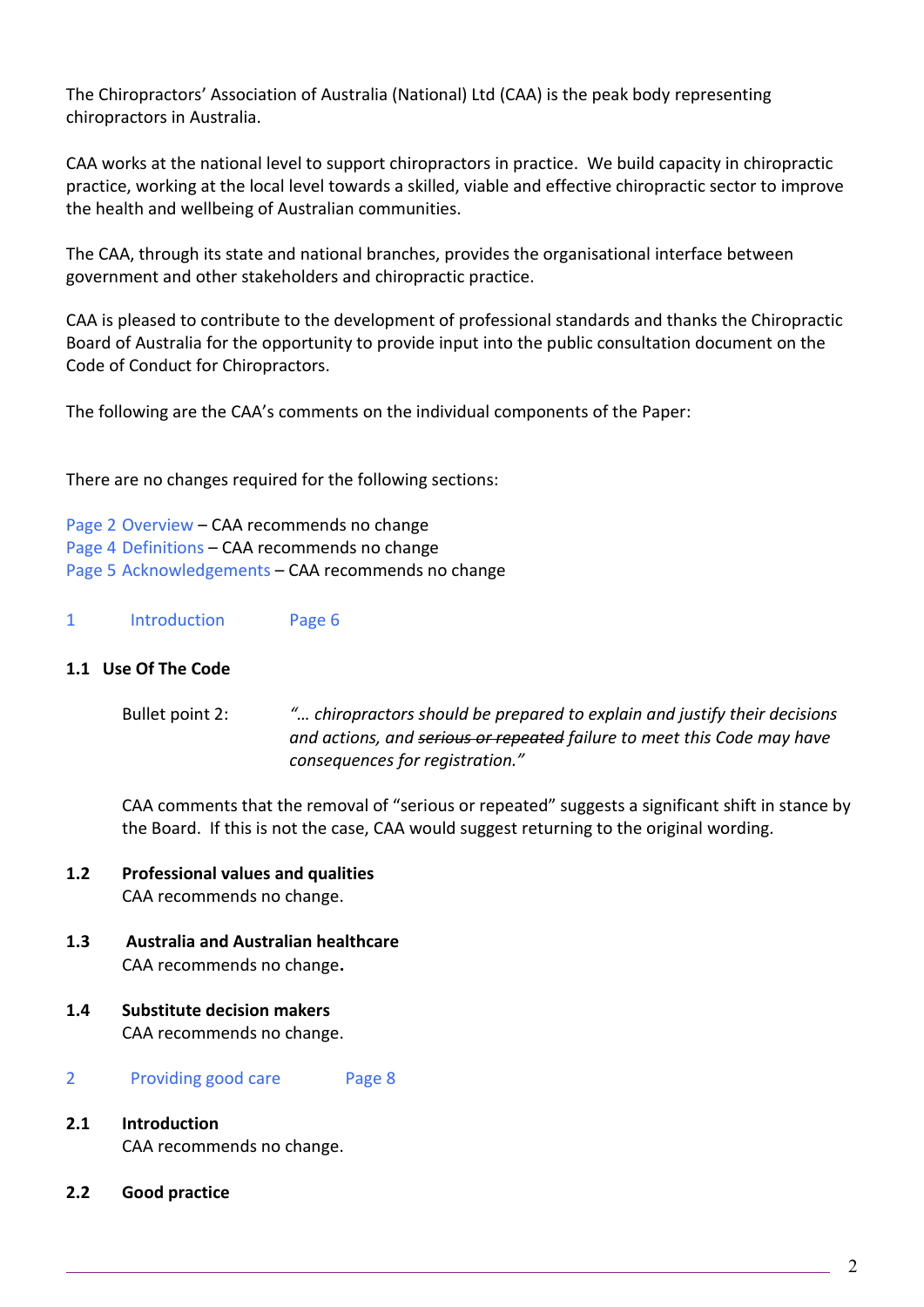CAAN believes that there are times when the "alleviation of symptoms" alone may not be in the long-term best interests of a client. For instance, it may be necessary to work on painful areas of the body to help in the rehabilitation and repair of injured tissues, or for patients to experience pain that reminds them to take extra care of an injured area.

 There are over-the-counter medications available that will sometimes reduce symptoms faster than many things a chiropractor can do. CAAN would not like to see the CBA suggesting to chiropractors that they should be recommending OTC medications as part of an attempt to "alleviate symptoms".

The practice of chiropractic is not always primarily associated with the "alleviation of symptoms".

The World Federation of Chiropractic defines chiropractic as "…a health profession concerned with the diagnosis, treatment and prevention of mechanical disorders of the musculoskeletal system, and the effects of these disorders on the function of the nervous system and general health."

Further, the WFC's Identity Statement states that the foundation ("the ground") of chiropractic is an "… ability to improve function in the neuromusculoskeletal system and overall health, wellbeing and quality of life" and "… without use of drugs and surgery, enabling patients to avoid these where possible."

The International Chiropractors Association defines chiropractic as "…a non-therapeutic, drugless and surgical-free health science, based on its fundamental principles and philosophy."

According to the CAA definition of chiropractic:

"The practice of chiropractic focuses on the relationship between structure (primarily the spine, and pelvis) and function (as coordinated by the nervous system) and how that relationship affects the preservation and restoration of health."

 The purpose of chiropractic defined by the Association of Chiropractic Colleges is "… to optimize health."

All of these definitions are based on function, not symptoms.

Conversely, the Collins English dictionary defines medicine as "… the science of preventing, diagnosing, alleviating, or curing disease."

**2.2 i)** reads: "*taking steps to alleviate the symptoms and distress of patients*"

**CAA believes this is not appropriate for the chiropractic profession, which encompasses a proactive approach to patient care which is cognisant of, but not totally driven by, the treatment of symptoms.** 

- 2.3 **Shared decision making** CAA recommends no change.
- 2.4 **Decisions about access to care**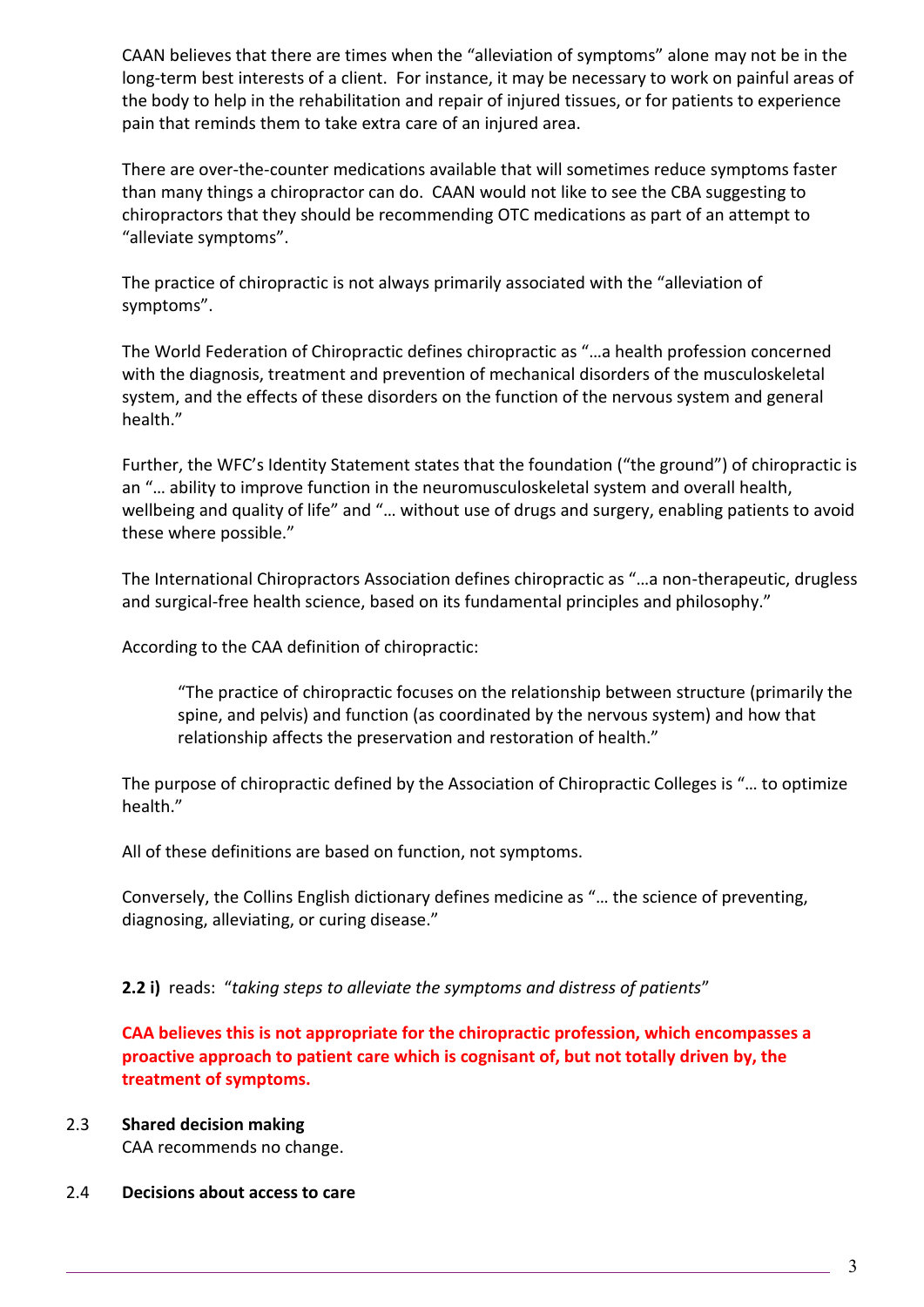*"keeping chiropractors and their staff safe when caring for patients; appropriate action should be taken to protect chiropractors and their staff if a patient poses any risk to health or safety and the patient should not be denied care if reasonable steps can be taken to keep chiropractors and their staff safe"*

## **CAA recommends it be amended to read as follows:**

**"***keeping chiropractors and their staff safe when caring for patients. Appropriate action should be taken to protect chiropractors and their staff if a patient poses any risk to health or safety. The patient should not be denied care if reasonable steps can be taken to keep chiropractors and their staff safe***"**

- **2.5 Treatment/care in emergencies** CAA recommends no change.
- 3 Working with Patients Page 10
- **3.1 Introduction**

CAA recommends no change.

## **3.2 Partnership**

## **3.2(g) currently reads**

 **"***recognising that there is a power imbalance in the chiropractor–patient relationship, and consequently the need exists to ensure that all decisions are directly relevant to clinical experience; unaffected by non-clinical motivations; and capable of being regarded so by reasonable observers in the circumstances (also see Section 9.2: Professional boundaries and Section 9.12: Financial and commercial dealings)."*

## **CAA recommends it be amended to read as follows**:

*"recognising that there is a power imbalance in the chiropractor-patient relationship. Therefore it is important that all clinical decisions are directly relevant to clinical experience, unaffected by non-clinical motivations and capable of being regarded as so by reasonable observers in the circumstances (also see Section 9.2: Professional boundaries and …)"*

### **3.3 Effective communication**

CAA recommends no change.

## **3.4 Confidentiality and privacy**

CAA recommends no change.

## **3.5 Informed consent**

CAA recommends no change.

### **3.6 Informed financial consent**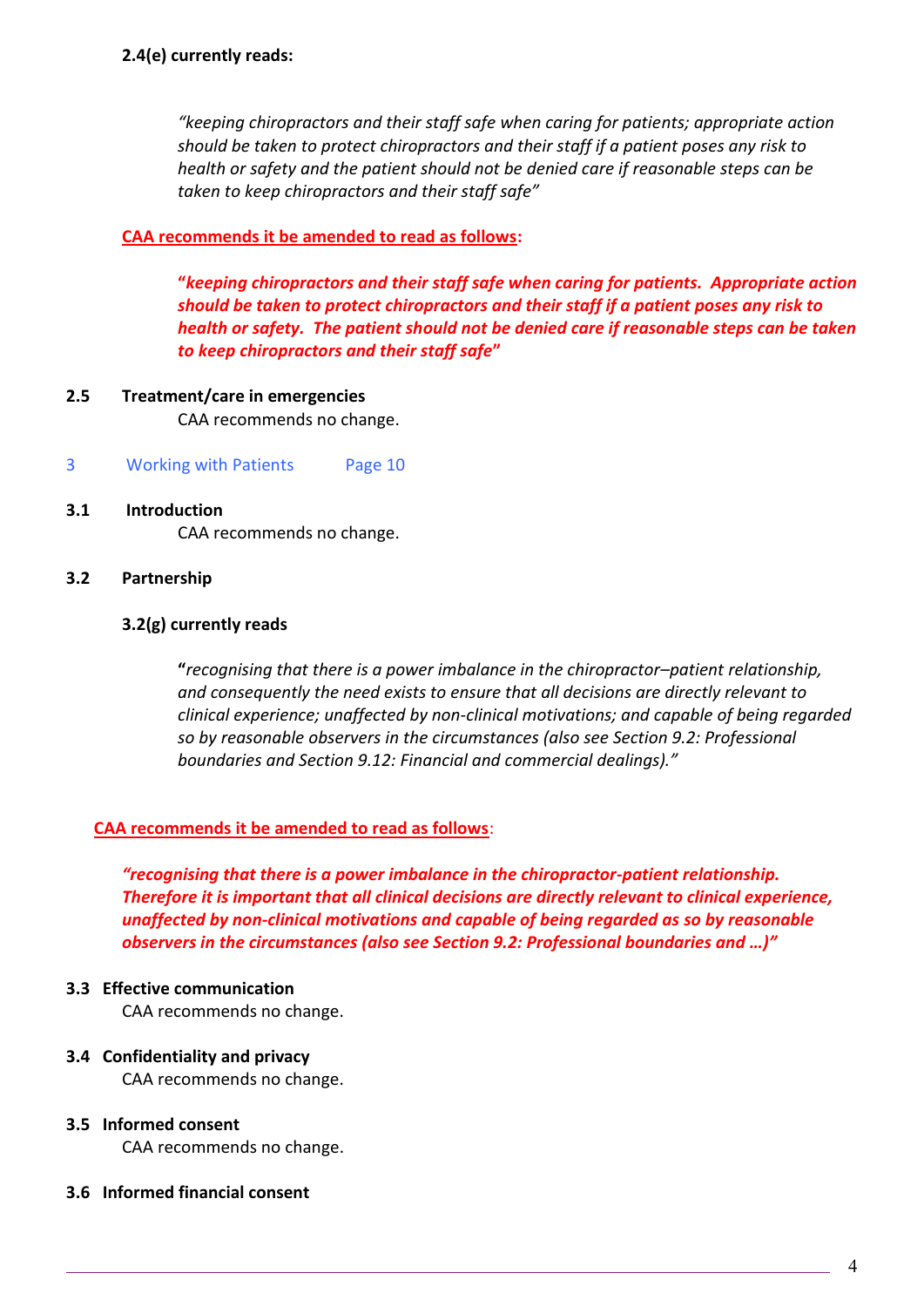CAA is of the view that Section d) is unnecessary in light of f). It is considered that, in any event, a person who pre-pays for visits can have a refund of unused fees with no financial disadvantage.

**CAA's recommendation is that d) should be removed.** 

**3.7 Children and young people** 

CAA recommends no change.

- **3.8 Culturally safe and sensitive practice**  CAA recommends no change.
- **3.9 Patients with additional needs**  CAA recommends no change.
- **3.10 Relatives, carers and partners**  CAA recommends no change.
- **3.11 Adverse events and open disclosure**  CAA recommends no change.
- **3.12 When a complaint is made by a patient**  CAA recommends no change.
- **3.13 Ending a professional relationship**  CAA recommends no change.
- **3.14 Personal relationships**  CAA recommends no change.
- **3.15 Working with multiple patients**  CAA recommends no change.
- **3.16 Closing a practice**  CAA recommends no change.
- 4 Modalities (previously WORKING WITHIN PRACTICE) Page 16
- **4.17 Use of diagnostic and therapeutic modalities in chiropractic practice**  CAA recommends no change.
- 5 Working with other practitioners Page 17
- **5.1 Respect for colleagues and other practitioners**  CAA recommends no change.
- **5.2 Delegation, referral and handover**  CAA recommends no change.
- **5.3 Working with other practitioners** (Previously "Teamwork") CAA recommends no change.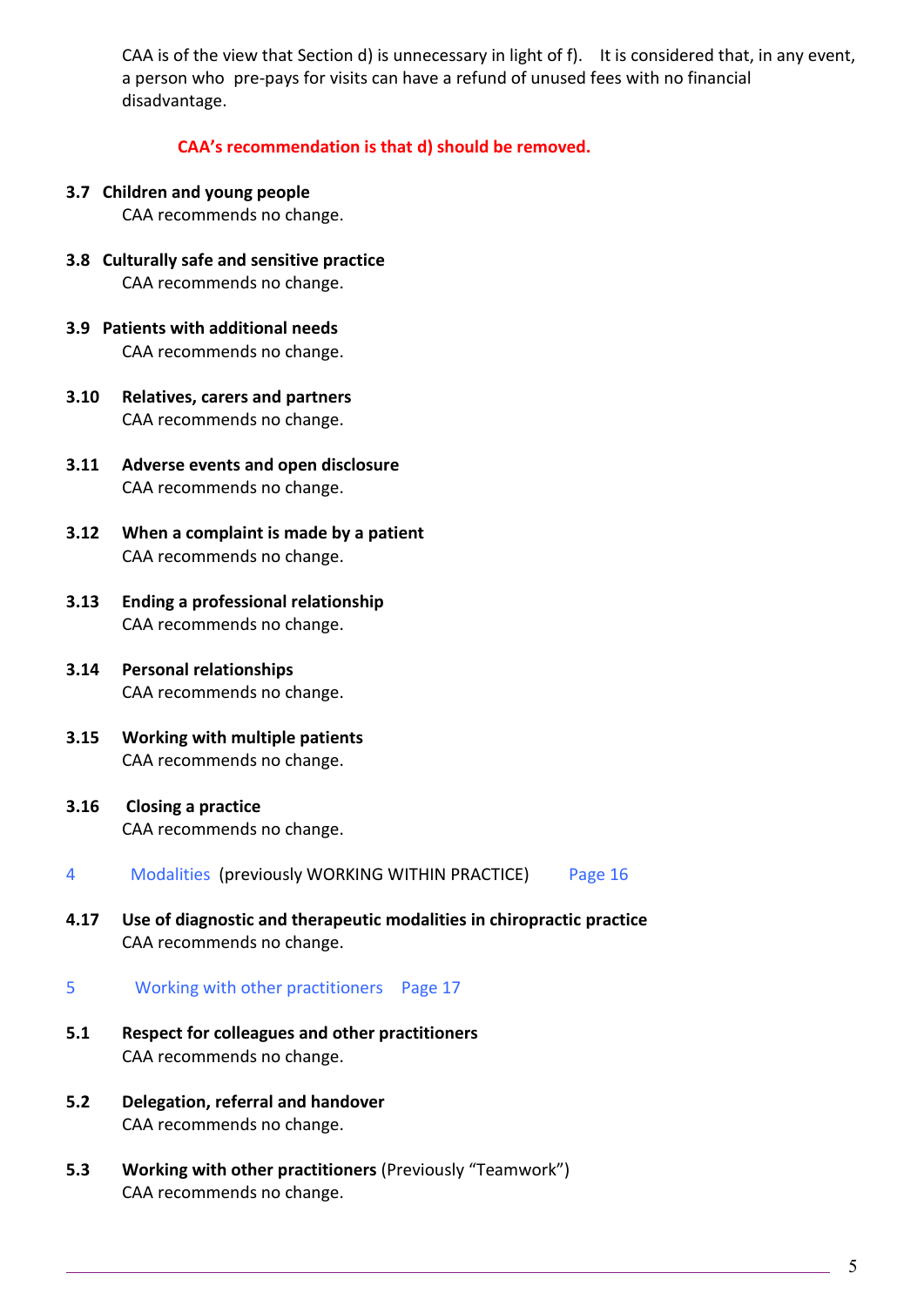### **5.4 Delegation to unregistered staff, chiropractic students and assistants**

Section 5.4 d) requires "… *specific consent from the patient for a delegate to perform (a delegated clinical) activity*".

 CAA would be comfortable with verbal consent being gained for such activities, but believes that written, signed consent is overly onerous in the context of having an assistant measure height, weight or make other basic assessments.

## **CAA recommends 5.4 d) requires "verbal consent".**

6 Working within the healthcare system Page 19

### **6.1 Introduction**

CAA recommends no change.

### **6.2 Wise use of healthcare resources**

 6.2(a) reads: *"ensuring that the services provided are appropriate for the assessed needs of the patient and are not excessive, unnecessary or not reasonably required* "

 CAA comments that just as there may be potential for patient harm from over-servicing, there may also be potential harm from under-servicing patients. Particularly in the case of long-term health issues, ongoing case management is an important step in attaining optimal outcomes.

## **CAA recommends that 6.2(a) is amended to read:**

**"ensuring that the services provided are appropriate for the assessed needs of the patient and are neither excessive, unnecessary or not reasonably required nor inadequate, incomplete or otherwise inappropriate.** 

## **6.3 Health advocacy**

CAA recommends no change.

### **6.4 Public health matters**

 Second paragraph of Section 6.4 reads: *"On any public health matter, practitioners are obliged to provide balanced, non-biased and evidence informed information in order to enable members of the public to make informed health decisions."*

**CAA would appreciate the removal of "balanced" or "non-biased (sic)". Information that is unbiased is also balanced. We suggest either "… provide balanced and evidence-informed information …" or "… provide unbiased and evidence-informed information …".**

## 7 Minimising risk Page 20

### **7.1 Introduction**

CAA recommends no change.

### **7.2 Risk management**

CAA recommends no change.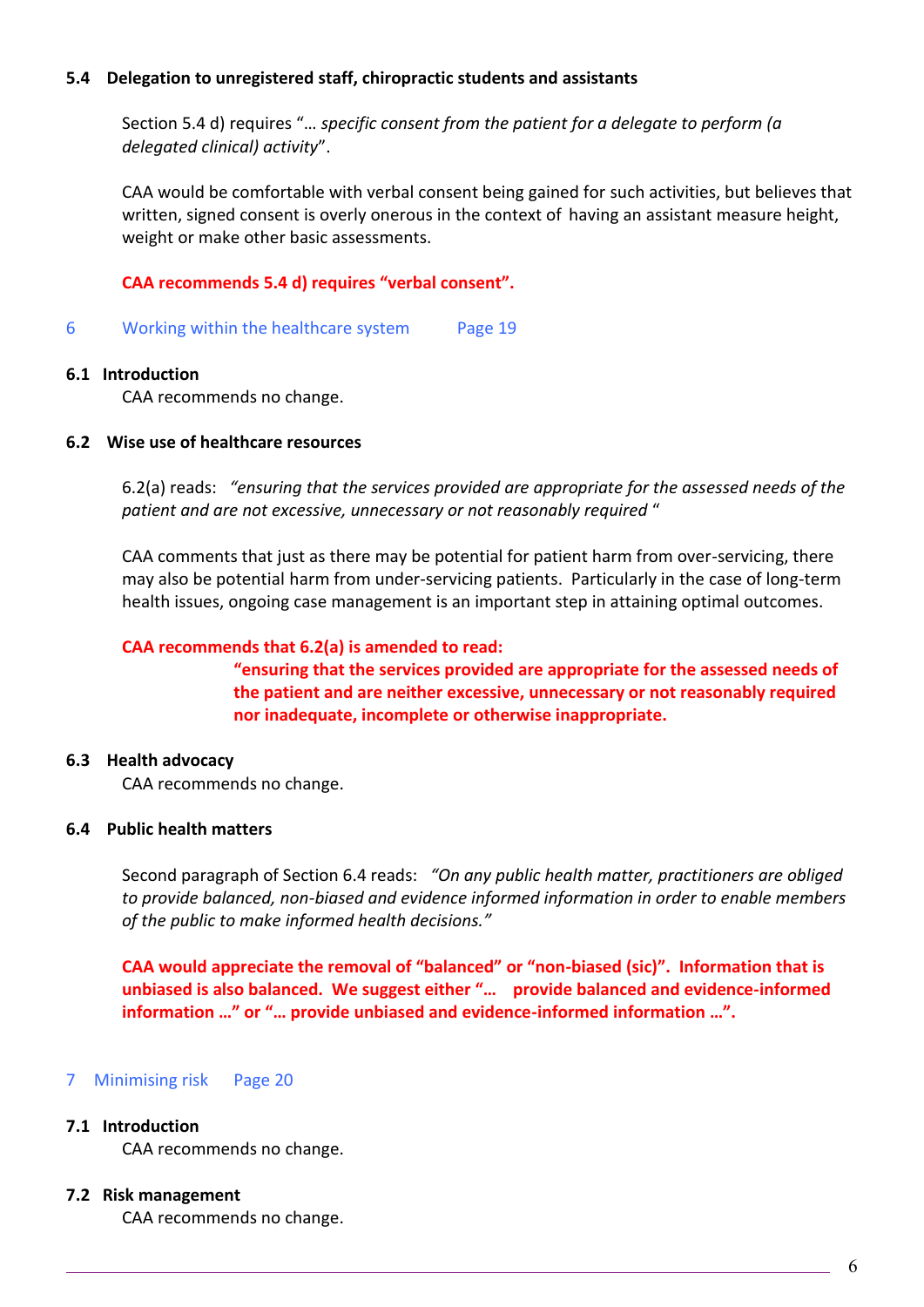## **7.3 Chiropractor performance**

CAA recommends no change.

#### 8 Maintaining professional performance Page 21

#### **8.1 Introduction**

CAA recommends no change.

- **8.2 Continuing professional development**  CAA recommends no change.
- 9 Professional behaviour Page 22

#### **9.1 Introduction**

CAA recommends no change.

**9.2 Professional boundaries**  CAA recommends no change.

# **9.3 Reporting requirements**

CAA recommends no change.

## **9.4 Health records**

CAA recommends no change.

- **9.5 Insurance**  CAA recommends no change.
- **9.6 Advertising**  CAA recommends no change.
- **9.7 Legal, insurance and other assessments**  CAA recommends no change.
- **9.8 Reports, certificates and giving evidence**  CAA recommends no change.
- **9.9 Curriculum vitae**

CAA recommends no change.

- **9.10 Investigations**  CAA recommends no change.
- **9.11 Conflicts of interest**  CAA recommends no change.

### **9.12 Financial and commercial dealings**

**9.12(c) reads: "***not becoming involved financially with patients; for example, through loans or investment schemes*"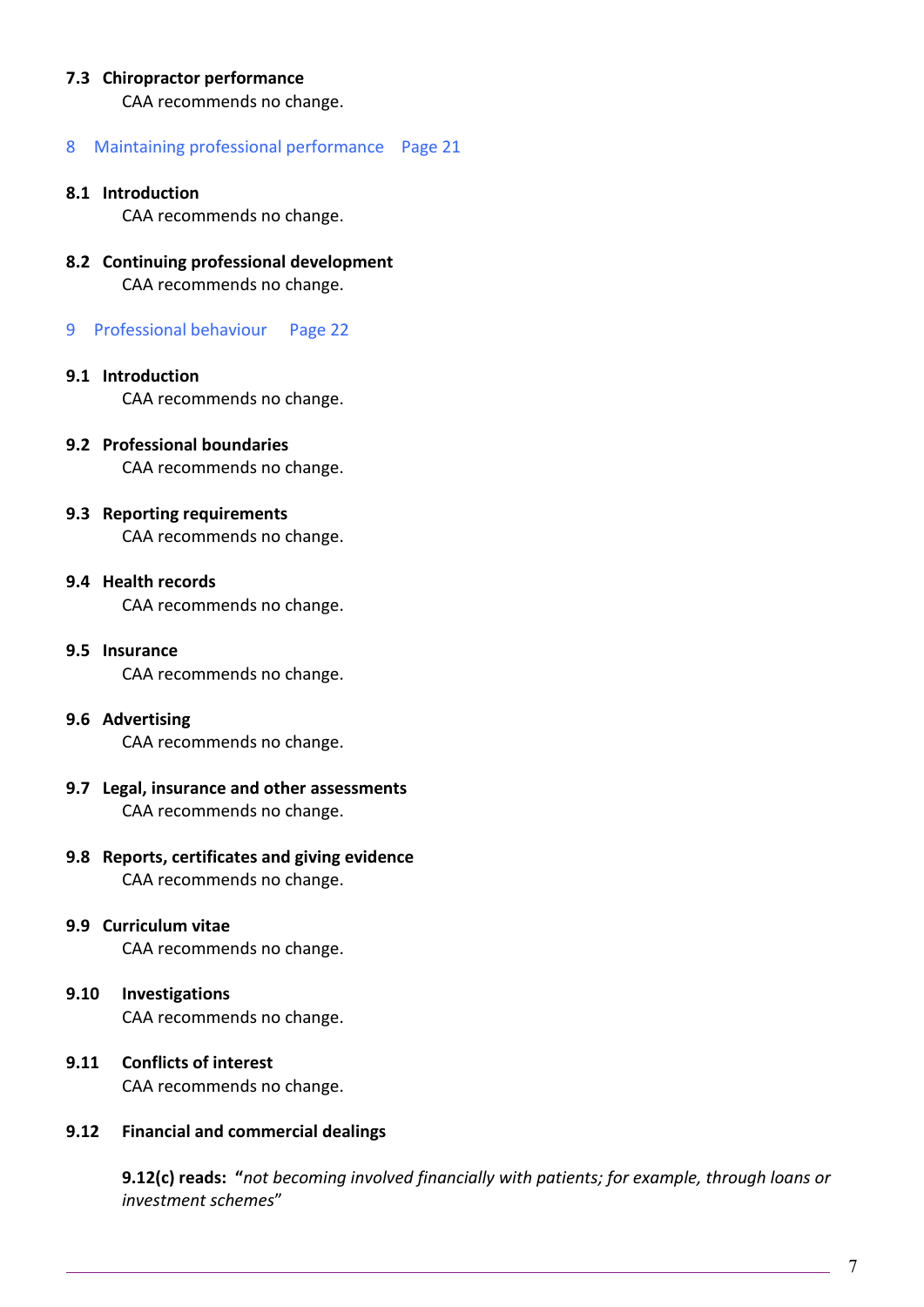**CAA recommends that c) be removed. It is not workable in some small communities. The problem is not with financial dealings per se. The problem is with poor business ethics. This is addressed in the rest of 9.12.** 

- 10 Ensuring chiropractor health Page 27
- **10.1 Introduction**  CAA recommends no change.
- **10.2 Chiropractors health**  CAA recommends no change.
- **10.3 Other practitioners health**  CAA recommends no change.
- 11 Teaching, supervising and assessing Page 28
- **11.1 Introduction**  CAA recommends no change.
- **11.2 Teaching and supervising**  CAA recommends no change.
- **11.3 Assessing colleagues**  CAA recommends no change.
- **11.4 Students**  CAA recommends no change.
- 12 Undertaking Research Page 29
- **12.1 Introduction**  CAA recommends no change.
- **12.2 Research ethics**  CAA recommends no change.
- **12.3 Treating chiropractors and research**  CAA recommends no change.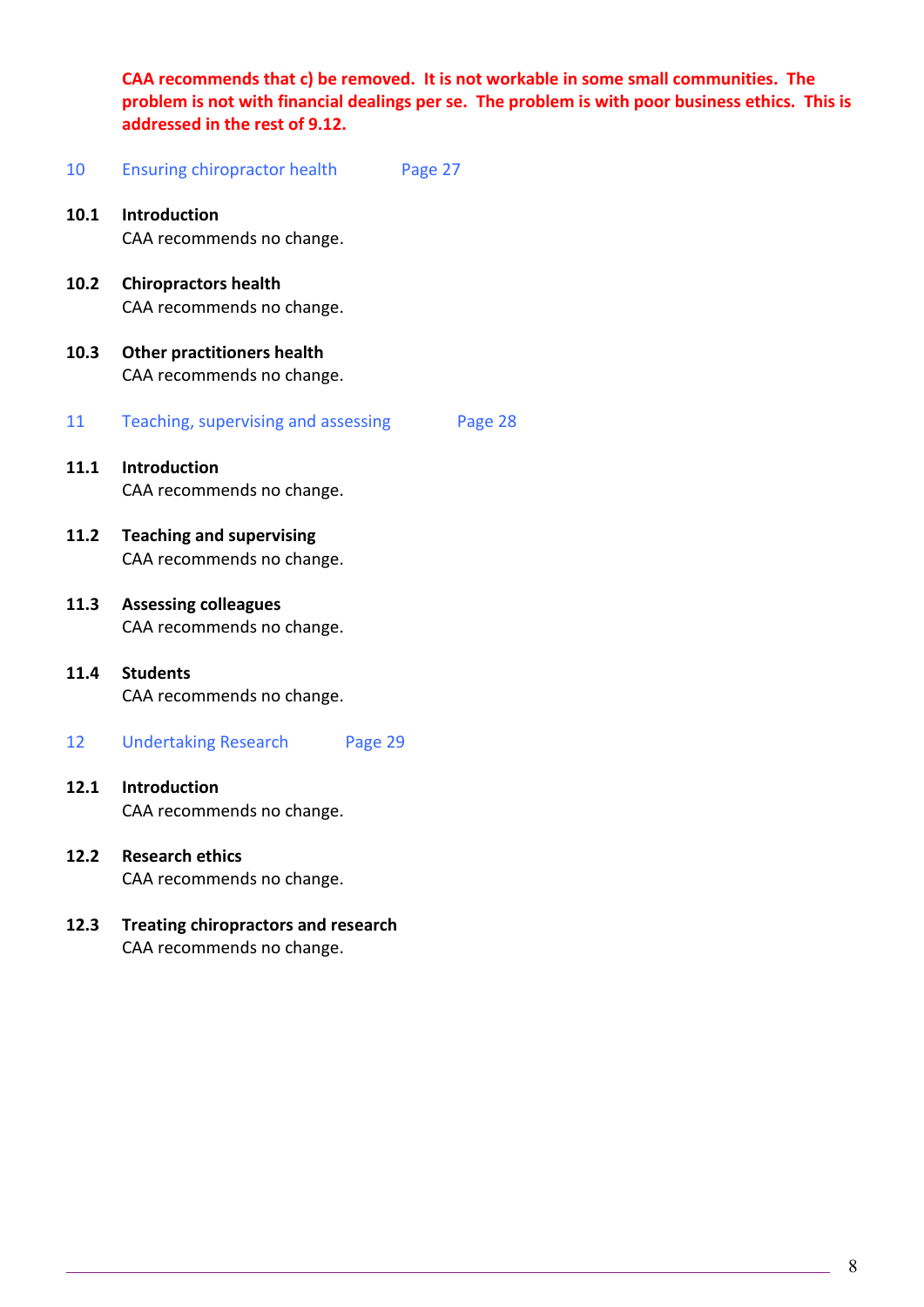## **Appendix 1 - Page 31** *Guideline in relation to public health activities*

CAA questions the usefulness of the artificial delineation between non-identifying "public health activities" and branded "promotional activities".

The rules are the same for both except that for a promotional activity, "…*practitioners must also ensure that the promotional activity is represented as a promotional activity.*" The use of identifying logos, business cards, etc., would make such an activity "promotional" by the board's definition.

Item b) currently reads: "providing the participant with contact details at their request, but should not include obtaining contact information from participants or the making of appointments at the time of the activity"

CAA comments that as time-limited or special offers are banned, there is no inducement for members of the public to make an appointment for a consultation and examination. As such, there is no risk to the public.

**CAAN recommends that item b) is rewritten to allow the making of appointments at spinal screenings.**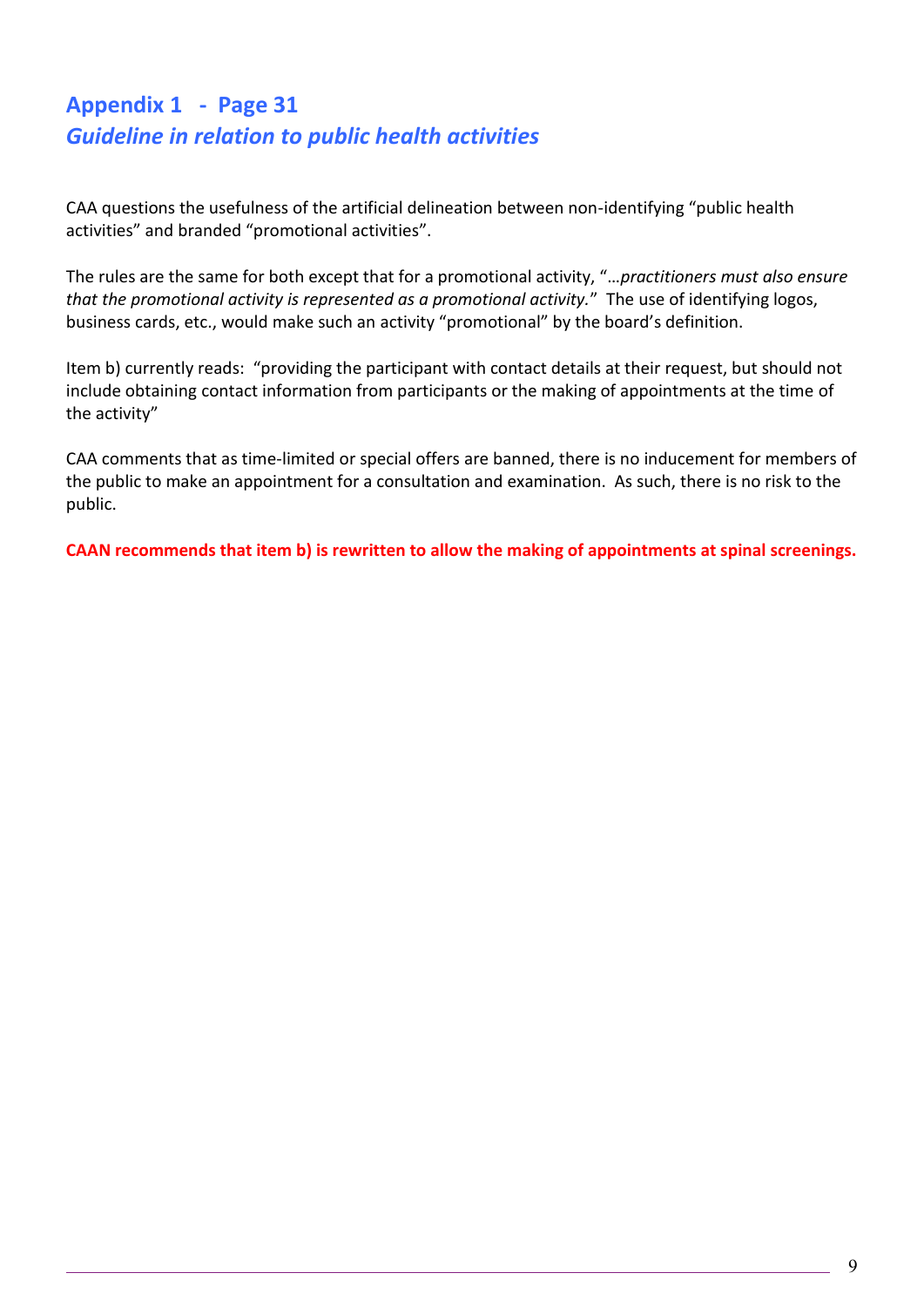## **Appendix 2 - Page 33** *Guideline in relation to radiology/ radiography*

The CAA recognises the role of imaging to a spine-care profession. Arthritis and musculoskeletal conditions alone are the largest cause of disability in modern economies around the world with 6.3 million Australians (31%) suffering within this health domain; one that absorbs 9.2% of total health expenditure (\$4.6billion).  $^{1}$  The CAA recognises the need for chiropractic clinicians to have the diagnostic skills necessary to best assess risk factors that are related to the cause and progression of degenerative joint conditions, especially of the human spine, so clinicians can employ strategies that may maximize evidence-informed management.

*"Chiropractors use radiography for several purposes following the identification of various history and examination findings, including: confirmation of diagnosis/pathology; determining appropriateness of care and; identifying contraindications or factors that would affect or modify the type of treatment/care proposed."*

**Response:** The CAA supports this statement as it pertains to the additional role that radiography provides to a physical-care and a spine-care profession. This statement recognises and supports the key imaging considerations that are distinct from studies limited to the role of imaging toward pain relief or pharmaceutical care.

Identifying contra-indications - Guild insurance has tabled the high percentage of all litigation from spinal manipulation to pre-existing disc disease in both the cervical and lumbar spine. In an 18-mth period this litigation amounted to over 60% of litigation cases tabled.<sup>2</sup> Both conventional and advanced imaging is recognized as an important diagnostic tool that can assist in the assessment of pre-existing including pre-existing disc disease.  $3$ 

Further, in studies specifically considering the role of chiropractic interventions, spinal radiographs demonstrate 66%–91% of patients can have significant abnormalities that would alter interventions. Up to 33% of spinal radiographs have relative contraindications and 14% have absolute contraindications to certain types of chiropractic adjustments.<sup>4-6</sup>

Confirmation of diagnosis/pathology – chiropractors have a legal responsibility to provide an accurate diagnosis and evidence-informed follow-up care or appropriate referral. Conventional imaging when appropriate is critical to this responsibility. Studies reveal up to 91% of physicians across a range of specialty lines identify defensive medicine as a factor that is sometimes necessary to protect themselves from lawsuits when examining certain patients under certain circumstances and following certain history and examination findings.<sup>7</sup>

Factors that would affect or modify the type of treatment/care proposed - these factors can include imaging-based assessment of abnormal regional and global spine alignment health (lordosis, kyphosis, scoliosis, sagittal balance, short leg syndrome); findings that can be significant risk factors toward adverse health affects of pain, disability and disc disease. <sup>8-32</sup> These findings also contribute to other mainstream billion-dollar health issues including headache 34-35 and increased risk of fracture and falls within older populations.  $^{11, 36-38}$ 

Orthopedic literature largely recognises that physical examination and surface measurements lack the validity and reliability of diagnostic imaging for diagnosis and measurement of these pelvic and spinal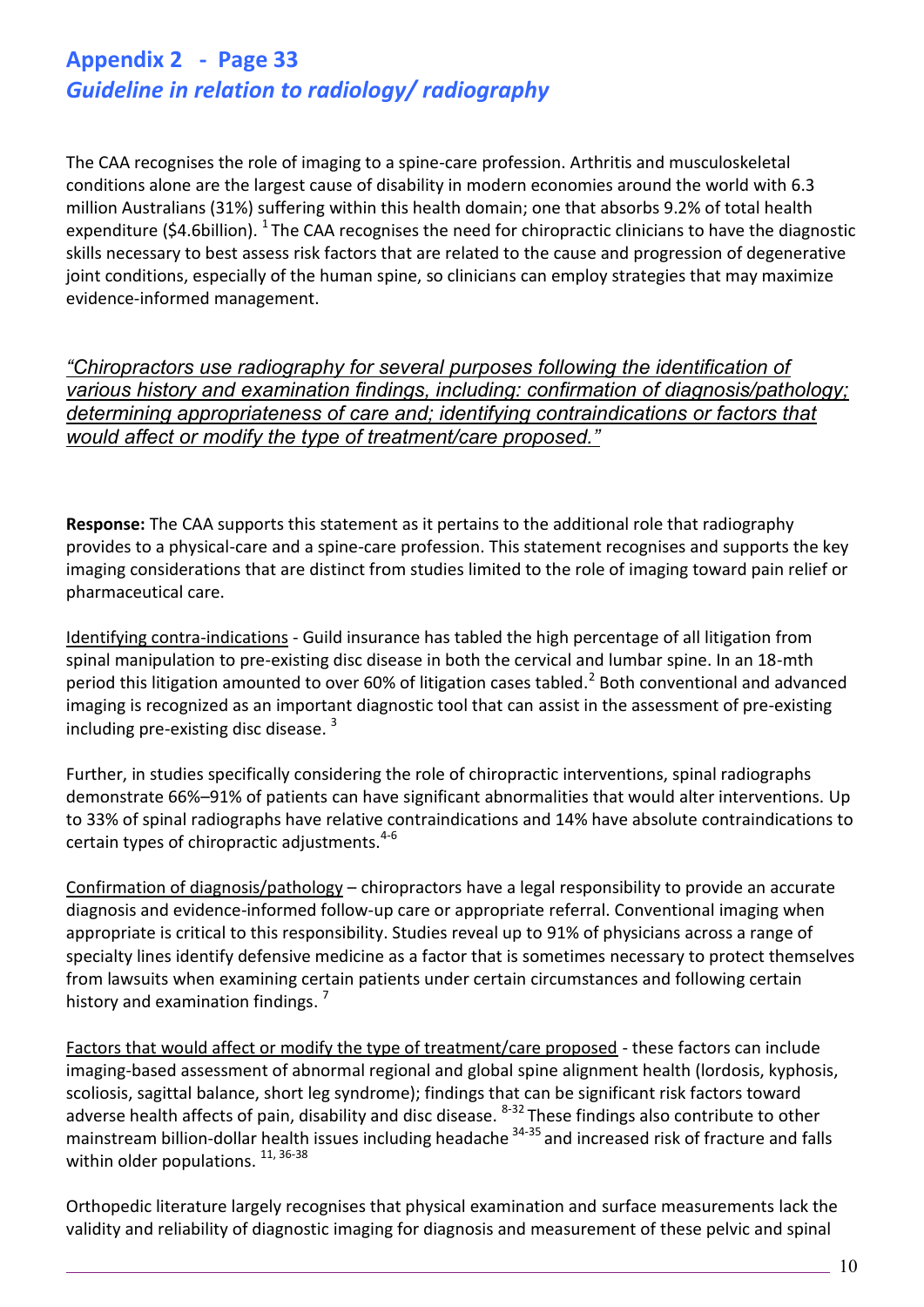health alignment factors. 39-49

The CAA therefore recognizes that optimal management of a range of spine-based conditions may not occur without imaging when appropriate. The CAA recognizes that these findings, when identified and assessed by imaging, can alter management and often has a reasonable probability to improve patient outcomes through subsequent evidence informed care. <sup>50-88</sup>

*"Chiropractors must comply with the provisions of the code of practice for radiation protection and the Application of Ionizing Radiation by Chiropractors (2009) or any subsequent version as published by the Australian Radiation Protection and Nuclear Safety Agency (ARPANSA Code), and applicable commonwealth, state or territory laws in relation to best practice (see www.arpansa.gov.au under Publications)."*

**Response:** The CAA supports this statement in providing recognition of the code of practice for radiation protection within Australian Radiation Protection and Nuclear Safety Agency (ARPANSA) for chiropractors as providing an appropriate framework for clinical decision making in this regard. <sup>89</sup>

The CAA specifically acknowledges the unique role of imaging outlined in section 3.2.2 in determining the net benefit from a radiation procedure, the chiropractor must take into account: (a) the specific objectives of the procedure; (b) the characteristics of the individual involved; (c) the total potential benefits, including the direct health benefits to the person and, where relevant, the benefits to society in general; (d) the individual detriment to the client that may result from the procedure; (e) the pregnancy status of a female client of child bearing capacity; (f) the efficacy, benefits and risk of available alternate techniques having the same objectives with less or no exposure to ionizing radiation; and (g) any data and records relevant to the radiation exposure.

## *"The ultimate judgment regarding the application of any radiation-based procedure must*  be made by the chiropractor in light of all the circumstances presented and in an *'evidence informed context'."*

**Response:** The CAA supports this statement and the respect for clinical judgment. Chiropractors are often faced with a range of history and examination findings and patient expectations that must be balanced against the more narrow outcomes from the clinical trials which focus on single criteria (such as pain relief) alone. One example is studies which narrow and isolate the role of imaging to a single outcome such as the failure of imaging to improve the relief of acute back pain. <sup>90-92</sup> Pain relief has been identified as only one factor that is relevant to clinical decision-making in regard to the role of imaging in the context of a range of evidence that sits before our clinicians in everyday practice.  $93$  The clinician ultimately remains the best judge in balancing external evidence, patient values and history and examination findings and potential indications and contraindications to care.

To date different international chiropractic x-ray guidelines have endeavored to grapple with different inclusion criteria on the topic of imaging in chiropractic practice. <sup>94-95</sup> The latter guideline however does acknowledge how " guidelines do not address all possible conditions associated with musculoskeletal disorders, only those that account for the majority of initial visits to a practitioner. Like other diagnostic tests, imaging studies should only be considered if (a) they yield clinically important information beyond that obtained from the history and physical examination; (b) this information can potentially alter patient management and; (c) this altered management has a reasonable probability to improve patient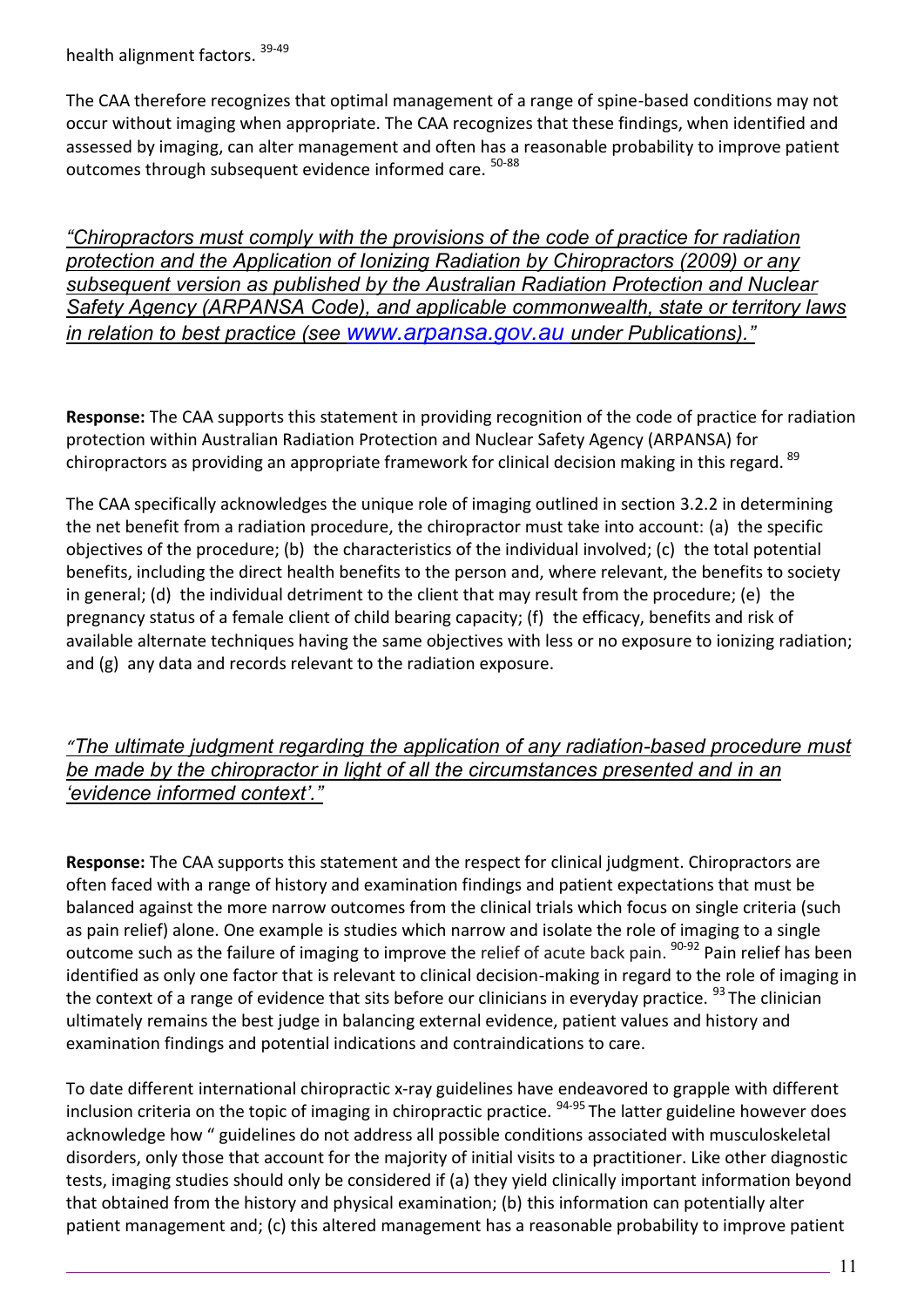outcomes". Individual guidelines do not assume to understand all of the possible findings that sit before clinicians.

In conclusion, the CAA recognises the role of imaging in the identification of medical red flags, we equally recognise the additional role of imaging toward the diagnosis, treatment and progression of a range of mechanical disorders of the musculoskeletal system and toward optimal spine-care specifically. We provide our support toward the current Radiography/Radiology Appendix 2 draft in this regard.

## **References**

1. AIHW. Arthritis and musculoskeletal conditions in Australia 2005;CAT. NO. PHE 67(Arthritis series number 1).

2. John Kelly- Guild Insurance representative. Risk Management Review. Proceedings of the CAA(NSW)AGM 10<sup>th</sup> February, 2012

3. Modic MT, Ross JS. Lumbar Degenerative Disk Disease. Radiology. 2007.Oct;245;43-61

4. Bull PW. Relative and absolute contraindications to spinal manipulative therapy found on spinal xrays. Proceedings of the World Federation of Chiropractic 7th Biennial Congress; Orlando, FL, May 2003, page 376.

5. Pryor M, McCoy M. Radiographic findings that may alter treatment identified on radiographs of patients receiving chiropractic care in a teaching clinic. J Chiropractic Education 2006; 20(1):93–94.

6. Beck RW, Holt KR, Fox MA, Hurtgen-Grace KL. Radiographic Anomalies That May Alter Chiropractic Intervention Strategies Found in a New Zealand Population. J Manipulative and Physiol Ther 2004; 27(9):554–559.

7. Physicians' Views on Defensive Medicine: A National Survey Arch Intern Med. 2010:June;170(12):1081-1083.

8. Adams MA, WC H. The effect of posture on diffusion into lumbar intervertebral discs. Journal of Anatomy. 1986;Aug;147:121-34.

9. Adams MA, WC H. The effect of posture on the role of the apophysial joints in resisting intervertebral compressive forces. J Bone Joint Surg (Br). 1980;Aug;62(3):358-62.

10. Balzini L, Vannucchi L, Benvenuti F, Benucci M, Monni M, Cappozzo A, et al. Clinical characteristics of flexed posture in elderly women. J Am Geriatr Soc. 2003;Oct;51(10):1419-26.

11. Itoi E. Roentgenographic analysis of posture in spinal osteoporotics. Spine. 1991;Jul;16(7):750-6.

12. Harrison DD, Harrison DE, Janik TJ, Cailliet R, Ferrantelli JR, Haas JW, Holland B. Modeling of the sagittal cervical spine as a method to discriminate hypolordosis: results of elliptical and circular modeling in 72 asymptomatic subjects, 52 acute neck pain subjects, and 70 chronic neck pain subjects. Spine 2004 Nov 15;29(22):2485-92.

13. Cholewicki J, Crisco JJ, Oxland TR, Yamamoto I, MM P. Effects of posture and structure on threedimensional coupled rotations in the lumbar spine. A biomechanical analysis. Spine. 1996;1;21(21):2421-8.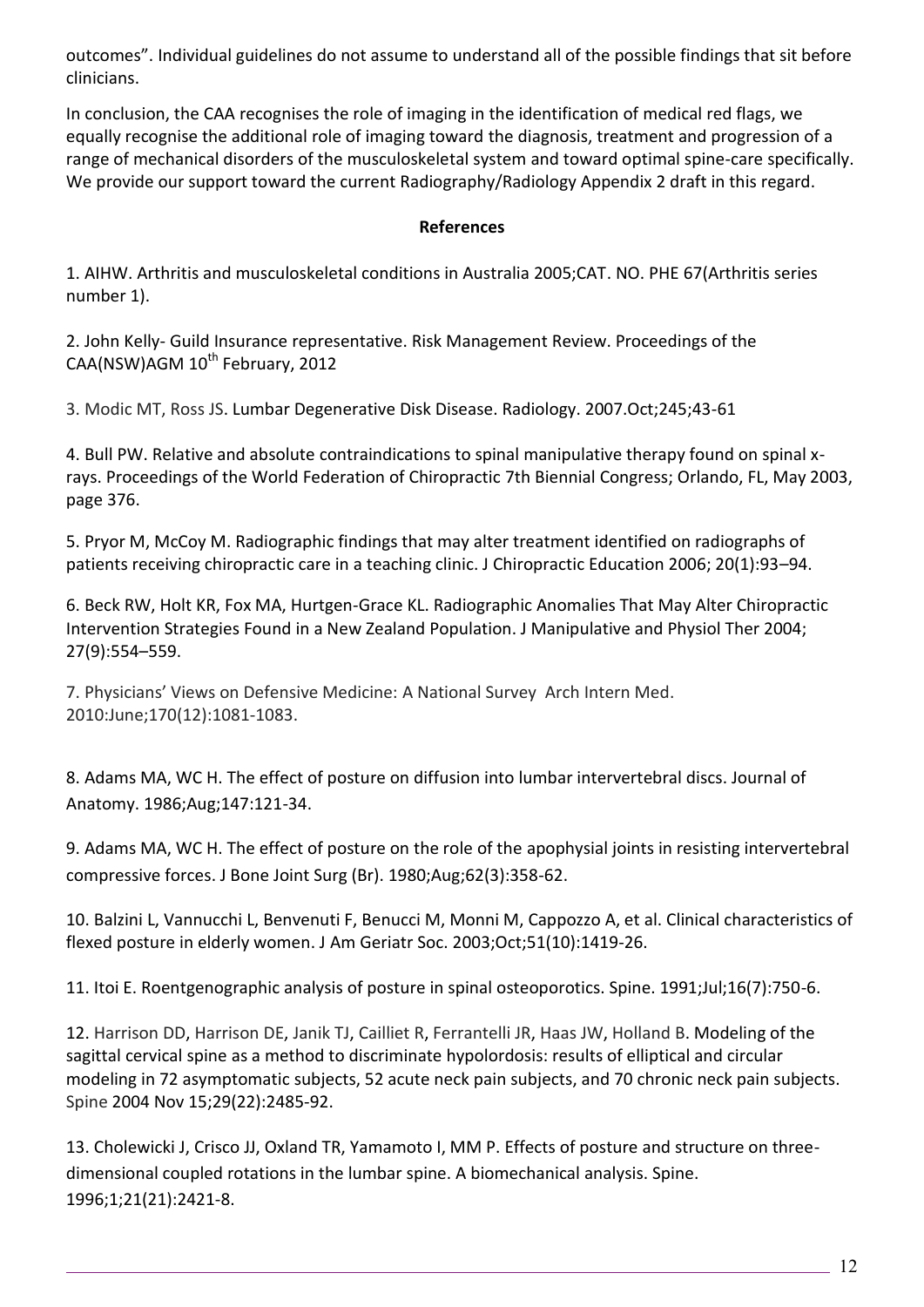14. Christie HJ, Kumar S, SA. W. Postural aberrations in low back pain. Arch Phys Med Rehab. 1995;Mar;76(3):218-24.

15. N. Miyakoshi, E. Itoi, M. Kobayashi, H K. Impact of postural deformities and spinal mobility on quality of in post-menopausal osteoporosis. Osteoporosis Int 2003;Dec;14(12):1007-12.

16. Kado DM, Huang MH, Karlamangla AS, Barrett-Conner E, GA G. Hyperkyphotic Posture predicts mortality in older community-dwelling men and women: A prospective Study J Am Geriatr Soc. 2004;52(10):1662-7.

17. Kado DM. The rehabilitation of hyperkyphotic posture in the elderly. Eur J Phys Rehabil Med. 2009 Dec;45(4):583-93.

18. Jang JS, Lee SH, Min JH, KM H. Lumbar Degenerative Kyphosis: Radiologic Analysis and Classifications. Spine. 2007;Nov 15(24):2694-9.

19. Panjabi M YI, Oxland T, Crisco J. How does posture affect coupling in the lumbar spine? . Spine. 1989;Sept;14(9):1002-11.

20. Wiegand R, Kettner NW, Brahee D, N M. Cervical spine geometry correlated to cervical degenerative disease in a symptomatic group. J Manipulative Physiol Ther. 2003;Jul-Aug;26(6):341-46.

21. Grob D, Frauenfelder H, Mannion AF. The association between cervical spine curvature and neck pain. Eur Spine J. 2007 May;16(5):669-78. Epub 2006 Nov 18.

22. Iwasak Mi, Motoki MD, Yamamoto T, Miyauchi A, Amano K, Yonenobu K. Cervical Kyphosis: Predictive Factors for Progression of Kyphosis and Myelopathy. Spine. 2002;Jul 1;27(13):1419-25.

23. Stemper BD, Yoganandan N, Pintar FA. Effects of abnormal posture on capsular ligament elongations in a computational model subjected to whiplash loading. J Biomech. 2005;Jun 38(6):1313-23.

24. Keller TS, Colloca CJ, Harrison DE, Harrison DD, TJ. J. Influence of spine morphology in intervertebral disc loads and stresses in asymptomatic adults: Implications for the ideal spine. Spine. 2005;Mayjun;5(3):297-309.

25. Harrison DE, Colloca CJ, Harrison DD, Janik TJ, Haas JW, TS. K. Anterior thoracic posture increases thoracolumbar disc loading. Euro Spine. 2005;Apri;14(3):234-42.

26. Cortet B, Roches E, Logier R, Houvenagel E, Gaydier-Souquières G, Puisieux F, et al. Evaluation of spinal curvatures after a recent osteoporotic vertebral fracture. Joint Bone Spine. 2002;Mar;69(2):201-8.

27. Edmondston SJ, Aggerholm M, Elfving S, Flores N, Ng C, Smith R, et al. Influence of posture on the range of axial rotation and coupled lateral flexion of the thoracic spine. J Manipulative Physiol Ther. 2007;Mar-Apr;30(3):193-9.

28. Barrey C, Roussouly P, Perrin G, JC. LH. Sagittal balance disorders in severe degenerative spine. Can we identify the compensatory mechanisms? Euro Spine. 2011;Sep;20(Suppl 5:):626-33.

29. Nykvist F, Alaranta H, Hurme M, SL. K. Clinical findings as outcome predictors in rehabilitation of patients with sciatica. Int J Rehabil Res. 1991;14(2):131-44.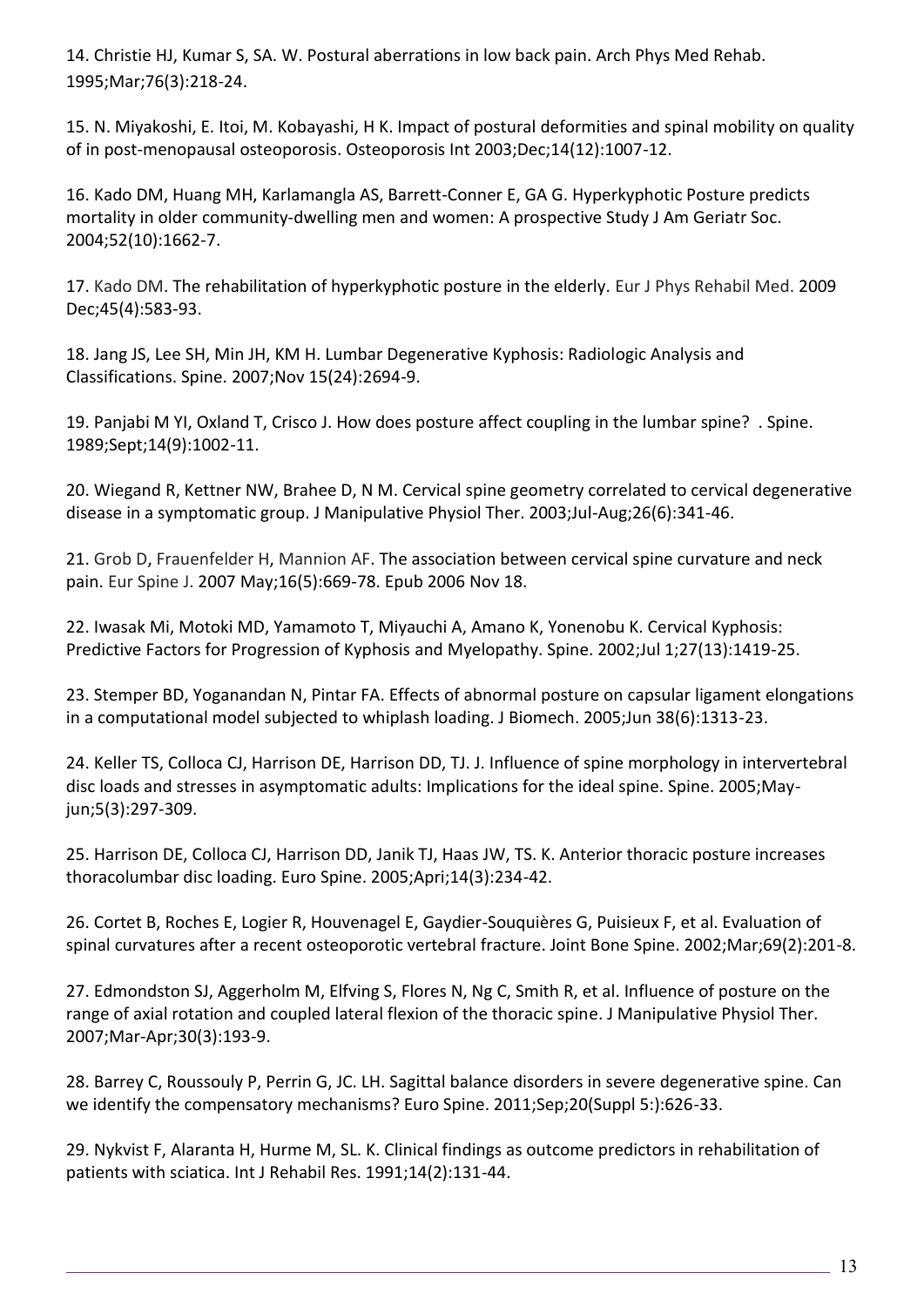30. Kalichman L, Li L, Hunter DJ, E. B. Association between computed tomography-evaluated lumbar lordosis and features of spinal degeneration, evaluated in supine position. Spine. 2011;Apr;11(4):308-15.

31. ten Brinke A, van der Aa HE, van der Palen J, F. O. Is leg length discrepancy associated with the side of radiating pain in patients with a lumbar herniated disc? Spine. 1999;Apr 1;24(7):684-6.

32. Haughie LJ, Fiebert IM, KE R. Relationship of forward head posture and cervical backward bending to neck pain. J Manipulative Physiol Ther. 1995(3):91-7.

33. Asher M, Burton D. Adolescent idiopathic scoliosis: natural history and long term treatment effects. Scoliosis. 2006;Mar31. doi: 10.1186/1748-7161

34. Vernon H, Steiman I, Hagino C. Cervicogenic dysfunction in muscle contraction headache and migraine: a descriptive study. J Manipulative Physiol Ther. 1992 Sep;15(7):418-29.

35. Nagasawa A, Sakakibara T, Takahashi A. Roentgenographic findings of the cervical spine in tensiontype headache. Headache. 1993 Feb;33(2):90-5.

36. Lynn SG, Sinaki M, Westerlind KC. Balance characteristics of person with osteoporosis. Arch Phys Med Rehabil. 1997;78(3):273-6.

37. Hirose D, Ishida K, Nagano Y, Takahashi T, Yamamoto H. Posture of the trunk in the sagittal plane is associated with gait in community-dwelling elderly population. Clin Biomech (Bristol, Avon). 2004;19(1):57-63.

38. Sinaki M, Brey RH, Hughes CA, Larson DR, Kaufman KR. Balance disorder and increased risk of falls in osteoporosis and kyphosis: significance of kyphotic posture and muscle strength. Osteoporos Int. 2005;16(8):1004-10.

39. Johnson GM. The correlation between surface measurement of head and neck posture and the anatomic position of the upper cervical vertebrae. Spine. 1998;Apri 15;23(8):921-7.

40. Refshauge KM, M G. The relationship between surface contour and vertebral body measures of upper spine curvature. Spine. 1994;Oct 1;19(19):2180-5.

41. Kolessar DJ, Stollsteimer GT, RR. B. The value of the measurement from T5 to T12 as a screening tool in detecting abnormal kyphosis. J Spinal Disord. 1996;Jun;9(3):220-2.

42. Dunk N, J L, JP C. Implications for the Use of Postural Analysis as a Clinical Diagnostic Tool: Reliability of Quantifying Upright Standing Spinal Postures From Photographic Images. J Manipulative Physiol Ther. 2005;Jul 28(6):386-92.

43. Jackson RP, Peterson MD, McManus AC, C. H. Compensatory spinopelvic balance over the hip axis and better reliability in measuring lordosis to the pelvic radius on standing lateral radiographs of adult volunteers and patients. Spine. 1998;Aug 15;23(16):1750-67.

44. Troyanovich SJ, Harrison SO, Harrison DD, Harrison DE, Payne MR, Janik TJ, et al. Chiropractic biophysics digitized radiographic mensuration analysis of the anteroposterior lumbopelvic view: a reliability study. J Manipulative Physiol Ther. 1999;Jun;22(5):309-15.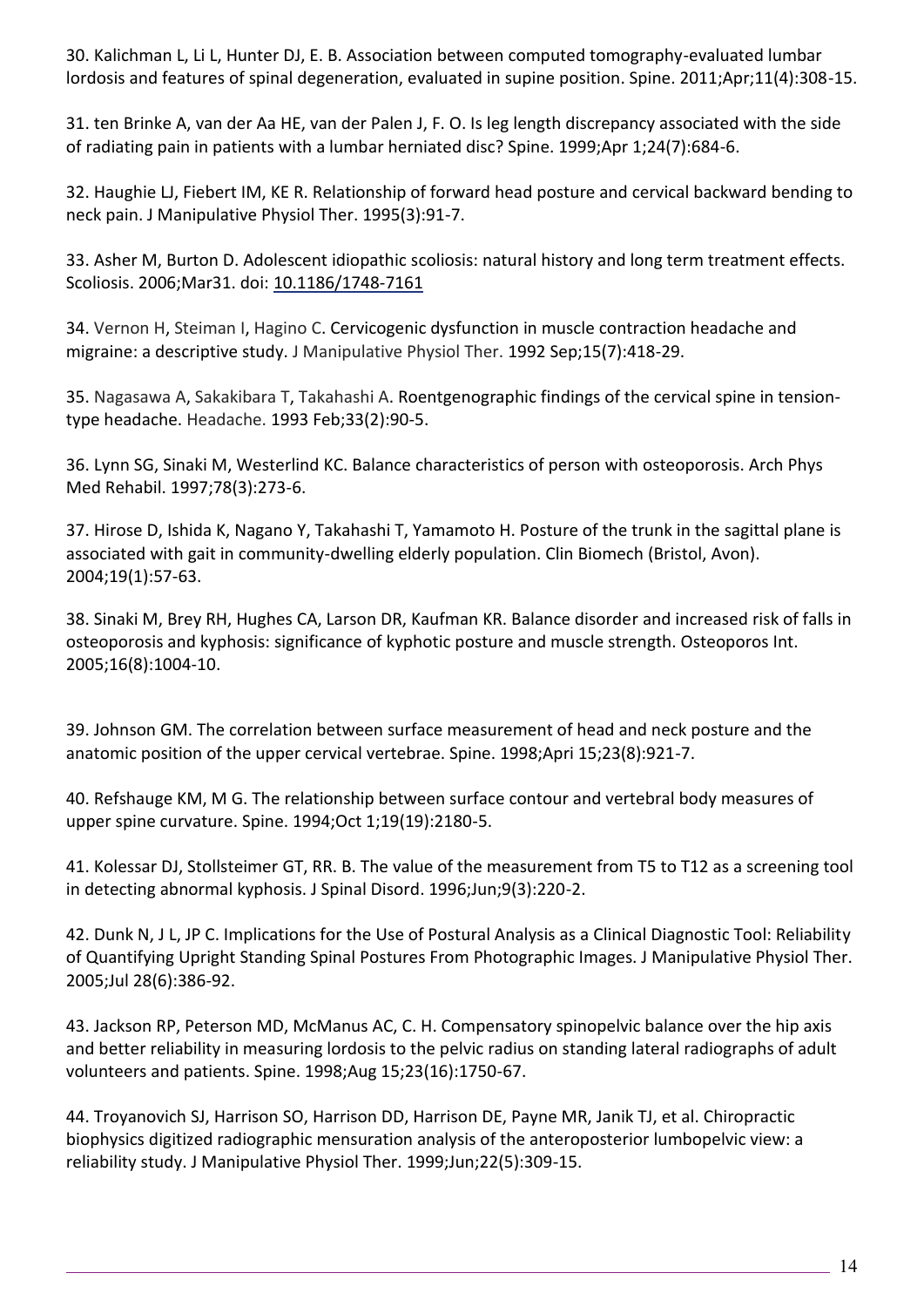45. Troyanovich SJ, Harrison D, Harrison DD, Harrison SO, Janik T, B. H. Chiropractic biophysics digitized radiographic mensuration analysis of the anteroposterior cervicothoracic view: a reliability study. J Manipulative Physiol Ther. 2000;Sep;23(7):476-82.

46. Fann AV, Lee R, GM. V. The reliability of postural x-rays in measuring pelvic obliquity. Arch Phys Med Rehab. 1999;Apr 80(4):458-61.

47. Collins M. Short leg correction: a clinical trial of radiographic vs. nonradiographic procedures. J Manipulative Physiol Ther. 1988;Apr;1(2):134.

48. Rhodes DW, Mansfield ER, Bishop PA, JF. S. Comparison of leg length inequality measurement methods as estimators of the femur head height difference on standing X-ray. J Manipulative Physiol Ther. 1995;Sep;18(7):448-52.

49. Friberg O, Nurminen M, Korhonen K, Soininen E, T. M. Accuracy and precision of clinical estimation of leg length inequality and lumbar scoliosis: comparison of clinical and radiological measurements. Int Disabil Stud. 1988;10(2):49-53.

50. Rhodes DW ME, Bishop PA, Smith JF. The validity of the prone leg check as an estimate of standing leg length inequality measured by X-ray. J Manipulative Physiol Ther. 1995;Jul-Aug;18(6):343-6.

51. Dang NR, Moreau MJ, Hill DL, Mahood JK, J. R. Intra-observer reproducibility and interobserver reliability of the radiographic parameters in the Spinal Deformity Study Group's AIS Radiographic Measurement Manual. Spine journal. 2005;May 1;30(9):1064-9.

52. Goh S, Price RI, Leedman PJ, KP. S. A comparison of three methods for measuring thoracic kyphosis: implications for clinical studies. Rheumatology. 2000;Mar;39(3):310-5.

53. Harrison DD, Cailliet R, Janik TJ, Troyanovich SJ, Harrison DE, B. H. Elliptical modeling of the sagittal lumbar lordosis and segmental rotation angles as a method to discriminate between normal and low back pain subjects. J Spinal Disord. 1998;Oct;11(5):430-9.

54. Terry MA, Winell JJ, Green DW, Schneider R, Peterson M, Marx RG, et al. Measurement variance in limb length discrepancy: clinical and radiographic assessment of interobserver and intraobserver variability. J Pediatr Orthop. 2005;Mar-Apr;25(2):197-201.

55. Haneline MT, M. Y. A review of intraexaminer and interexaminer reliability of static spinal palpation: a literature synthesis. J Manipulative Physiol Ther. 2009;Jun;32(5):379-86.

56. Plaugher G, Hendricks AH, Doble RW Jr, Bachman TR, Araghi HJ, VM. H. The reliability of patient positioning for evaluating static radiologic parameters of the human pelvis. J Manipulative Physiol Ther. 1993;Oct;16(8):517-22.

57. D'Osualdo F, Schierano S, Soldano FM, Isola M. New tridimensional approach to the evaluation of the spine through surface measurement: the BACES system. J Med Eng Technol. 2002 May-Jun;26(3):95- 105.

58. Deed E. Harrison, Jason W. Haas, Donald D. Harrison, Burt Holland, Tadeusz Janik Sagittal Skin Contour of the Cervical Spine: Interexaminer and Intraexaminer Reliability of the Flexicurve Instrument Journal of Manipulative and Physiological Therapeutics. September 2005. 28(7):516-519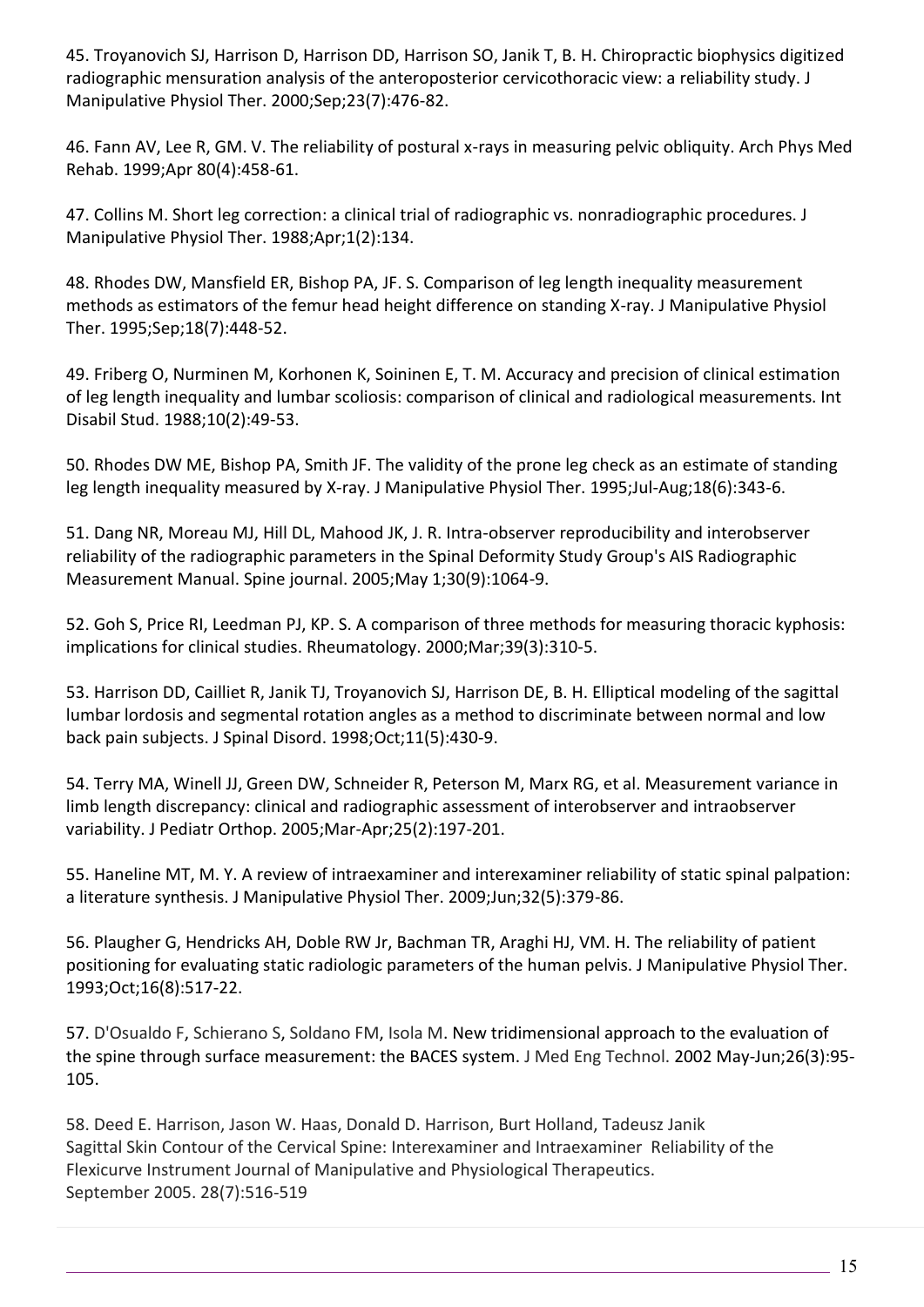59. Czaprowski D, Pawłowska P, Gębicka A, Sitarski D, Kotwicki T.Intra- and interobserver repeatability of the assessment of anteroposterior curvatures of the spine using Saunders digital inclinometer. Ortop Traumatol Rehabil. 2012 Mar-Apr;14(2):145-53.

60. Saunders S, Woggon D, Cohen C, Robinson DH. Improvement of Cervical Lordosis and Reduction of Forward Head Posture with Anterior Head Weighting and Proprioceptive Balancing Protocols. J vert sub. 2003;Apr;27(1).

61. Harrison DE, Harrison DD, Betz JJ, Janik TJ, Holland B, Colloca CJ, et al. Increasing the cervical lordosis with chiropractic biophysics seated combined extension-compression and transverse load cervical traction with cervical manipulation: nonrandomized clinical control trial. J Manipulative Physiol Ther. 2003;Mar-Apr;26(3):139-51.

62. Harrison DE, Harrison DD, Haas JW, Betz JW, Janik TK, B. H. Conservative methods to correct lateral translations of the head. A non-randomized clinical trial. Euro Spine. 2004;14:155-62.

63. Amer I, Diaab A, Harrison DE. The Efficacy of Cervical Lordosis Rehabilitation for Nerve Root Function, Pain, and Segmental Motion in Cervical Spondylotic Radiculopathy: A Randomized Control Trial. Am jour of clin chiro. 2010;jul(1).

64. Pearson ND, RP. W. Trial into the effects of repeated neck retractions in normal subjects. Spine. 1995;jun1;20(11):1251.

65. Harrison DE, Cailliet R, Harrison DD, Janik TJ, B. H. A new 3-point bending traction method for restoring cervical lordosis and cervical manipulation: a nonrandomized clinical controlled trial. Arch Phys Med Rehab. 2002;Apr;83(4):447-53.

66. Wong AM, Leong CP, CM. C. The traction angle and cervical intervertebral separation. Spine. 1992;Feb;17(2):136-8.

67. Ball JM, Cagle P, Johnson BE, Lucasey C, BP. L. Spinal extension exercises prevent natural progression of kyphosis. Osteoporosis Int. 2009;Mar;20(3):481-9.

68. Scott R, Sinaki M;, Gelczer R, P W. Strong Back Can Decrease Thoracic Kyphosis in the Osteoporotic Spine. Am J Phys Med. 1996;Mar-Apr 75(2):161.

69. Katzman WB, Sellmeyer DE, Stewart AL, Wanek L, KA. H. Changes in Flexed Posture, Musculoskeletal Impairments, and Physical Performance After Group Exercise in Community-Dwelling Older Women Arch Phys Med Rehab. 2007;Feb;88(2):192-9.

70. Sinaki M, Lynn SG. Reducing the risk of falls through proprioceptive dynamic posture training in osteoporotic women with kyphotic posturing: a randomized pilot study. American Journal of Physical Medicine & Rehabilitation. [Clinical Trial Randomized Controlled Trial].81(4):241-6.

71. Sinaki M, Itoi E, Rogers JW, Bergstralh EJ, HW. W. Correlation of Back Extensor Strength With Thoracic Kyphosis and Lumbar Lordosis in Eostrogen-Deficient Women. Am J Phys Med R. 1996;Sep-Oct;75(5):370-4.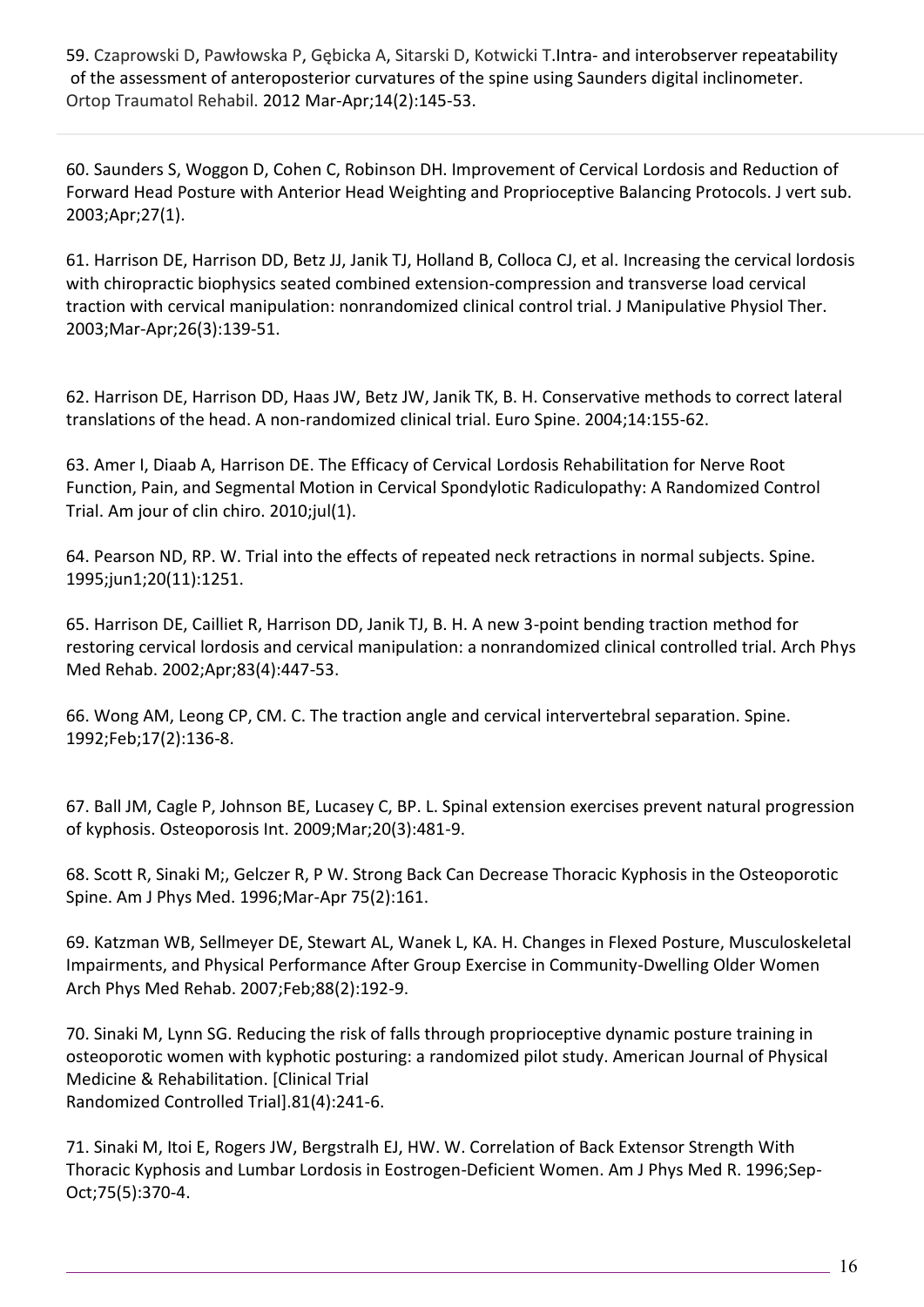72. Scannell JP, McGill SM. Lumbar posture--should it, and can it, be modified? A study of passive tissue stiffness and lumbar position during activities of daily living. Physical Therapy. 2003;Oct;83(10):907-17.

73. Moustafa IM, Diab AA. Rehabilitation for Pain and Lumbar Segmental Motion in Chronic Mechanical Low Back Pain: A Randomized Trial. J Manipulative Physiol Ther.2012;May;35(4):246-253

74. Harrison DE, Harrison DD, Haas JW, Janik TK, B H. Changes in lumbar sagital curve configuration with a new method of extension traction: A non-randomized clinical trial. Arch Phys Res Med Rehab. 2002;83(11):1585-91.

75. Imagama S, Hasegawa Y, Matsuyama Y, Sakai Y, Ito Z, Hamajima N, et al. Influence of sagittal balance and physical ability associated with exercise on quality of life in middle-aged and elderly people. Arch Osteoporosis. 2011;Dec;6(1-2):13-20.

76. Diab AA, IM. M. Lumbar lordosis rehabilitation for pain and lumbar segmental motion in chronic mechanical low back pain: a randomized trial. J Manipulative Physiol Ther. 2012;May;35(4):246-43.

77. Walker J M, Rothstein S D, L. FR. Relationships between lumbar lordosis, pelvic tilt, and abdominal muscle performance. Phys Ther. 1987;Apri;67(4):512-16.

78. Glassman SD, Schwab FJ, Bridwell KH, Ondra SL, Berven S, LG L. The Selection of Operative Versus Nonoperative Treatment in Patients With Adult Scoliosis Spine. 2007;32(1):93-7.

79. Woggon D, G L. Scoliosis treatment using a combination of manipulative and rehabilitative therapy: A Retrospective case series BMC Musculoskeletal Disorders. 2004;Sep;14(5;5;32).

80. Everett CR. A Systematic Literature Review of Nonsurgical Treatment in Adult Scoliosis Spine Journal. 2007;32(19):S130-S4.

81. Haefeli M, Elfering A, Kilian R, Min K, N. B. Non-operative Treatment for Adolescent Idiopathic Scoliosis: A 10- to 60-Year Follow-up With Special Reference to Health-Related Quality of Life Spine. 2006;Feb1;31(3):355-66.

82. Weiss HR. Influence of an in-patient exercise program on scoliotic curve. Ital J Orthop Traumatol. 1992;18(3):395-406.

83. Weiss HR. Conservative treatment of scoliosis. Pediatr Rehabil. 2003;Jul-Dec;6(3-4):131-2.

84. Hawes MC. The use of exercises in the treatment of scoliosis: an evidence-based critical review of the literature. Pediatr Rehabil. 2003;Jul-Dec;6(3-4):171-82.

85. Weiss HR, Heckel I, C. S. Application of passive transverse forces in the rehabilitation of spinal deformities: a randomized controlled study. Studies in Health Technology & Informatics. 2002;88:304-8.

86. Maruyama T, Kitagawa T, Takeshita K, Mochizuki K, Nakamura K. Conservative treatment for adolescent idiopathic scoliosis: can it reduce the incidence of surgical treatment? Pediatr Rehabil. 2003 Jul-Dec;6(3-4):215-9.

87. Ohsawa S, R. U. Heel lifting as a conservative therapy for osteoarthritis of the hip: based on the rationale of Pauwels' intertrochanteric osteotomy. Prosthet Orthot Int. 1997;Aug;21(2):153-8.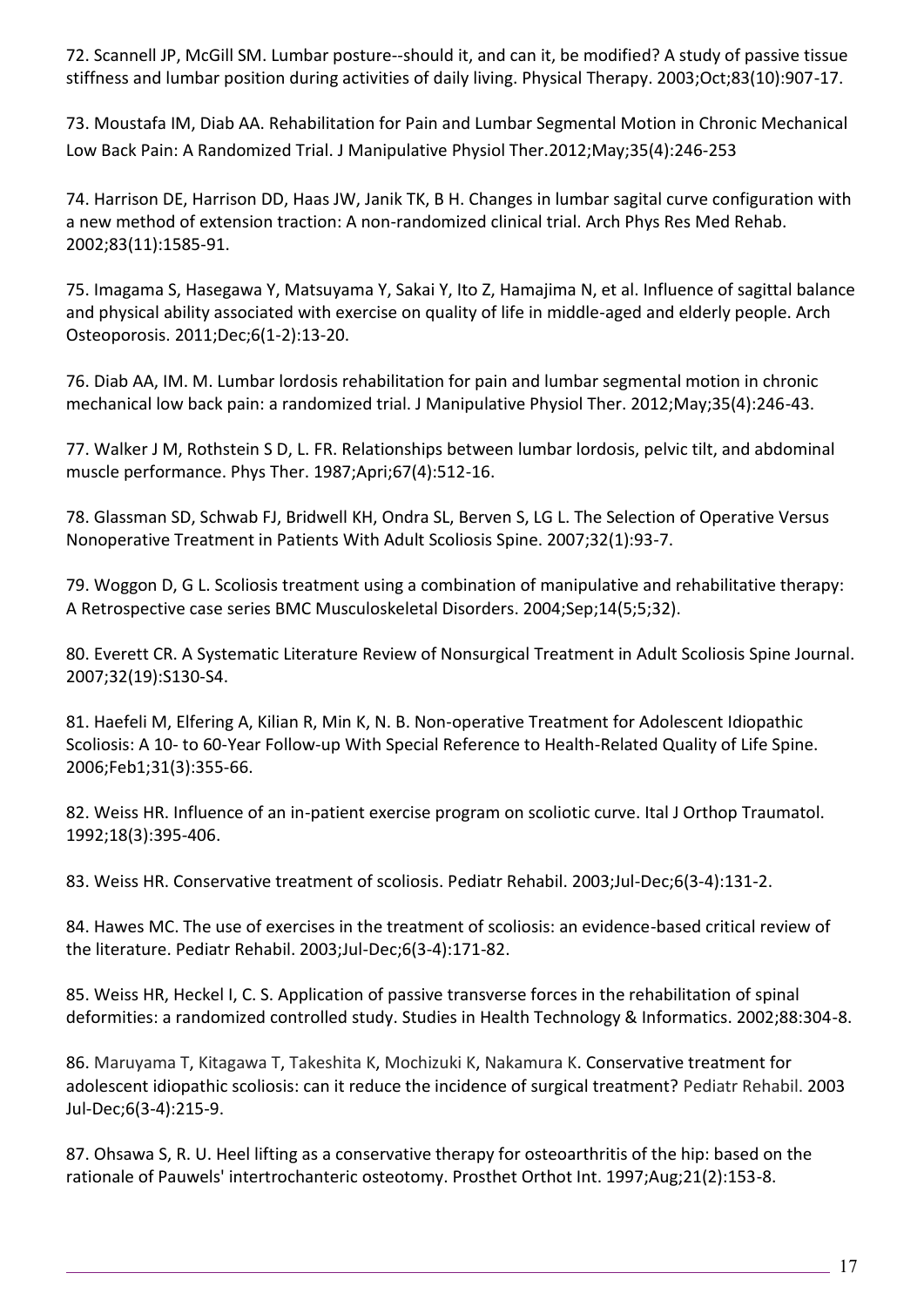88. Defrin R, Ben Benyamin S, Aldubi RD, CG P. Conservative correction of leg-length discrepancies of 10mm or less for the relief of chronic low back pain. Arch Phys Med Rehab. 2005;Nov;86(11):409-12.

89. Australian Government. Australian Radiation Protection and Nuclear Safety Agency. Radiation Protection in the Application of Ionizing Radiation by Chiropractors. 2009. Canberra: Chief Executive Officer of ARPANSA; 2008. Section 3.2.2

90. Srinivas SV, Deyo RA, Berger ZB Application of "Less Is More" to Low Back Pain. Arch Intern Med. 2012 Jun 4:1-5. doi: 10.1001/archinternmed.2012.1838. [Epub ahead of print]

91. Kendrick D, Fielding K, Bentley E, Kerslake R, Miller P, Pringle M. Radiography of the lumbar spine in primary care patients with low back pain: randomized controlled trial. BMJ. 2001 Feb 17;322(7283):400- 5.

92. Chou R, Fu R, Carrino JA, Deyo RA. Imaging strategies for low-back pain: systematic review and metaanalysis. Lancet. 2009;373(9662):463- 472.

93. What Should be the Roles of Plain X-ray and Other Imaging Modalities in Chiropractic Education Today? What is the Evidence, what are the Trends, what Recommendations does the Conference have? Proceedings of the World Federation of chiropractic education conference. September 2012. Craig Moore.

94. Deed E. Harrison, Donald D. Harrison, Christopher Kent, Joseph Betz, Paul A. Oakley. PCCRP Guidelines http://www.pccrp.org/preface.htm

95. Bussières AE, Taylor JA, Peterson C. Diagnostic imaging practice guidelines for musculoskeletal complaints in adults-an evidence-based approach-part 3: spinal disorders. J Manipulative Physiol Ther. 2008 Jan;31(1):33-88.